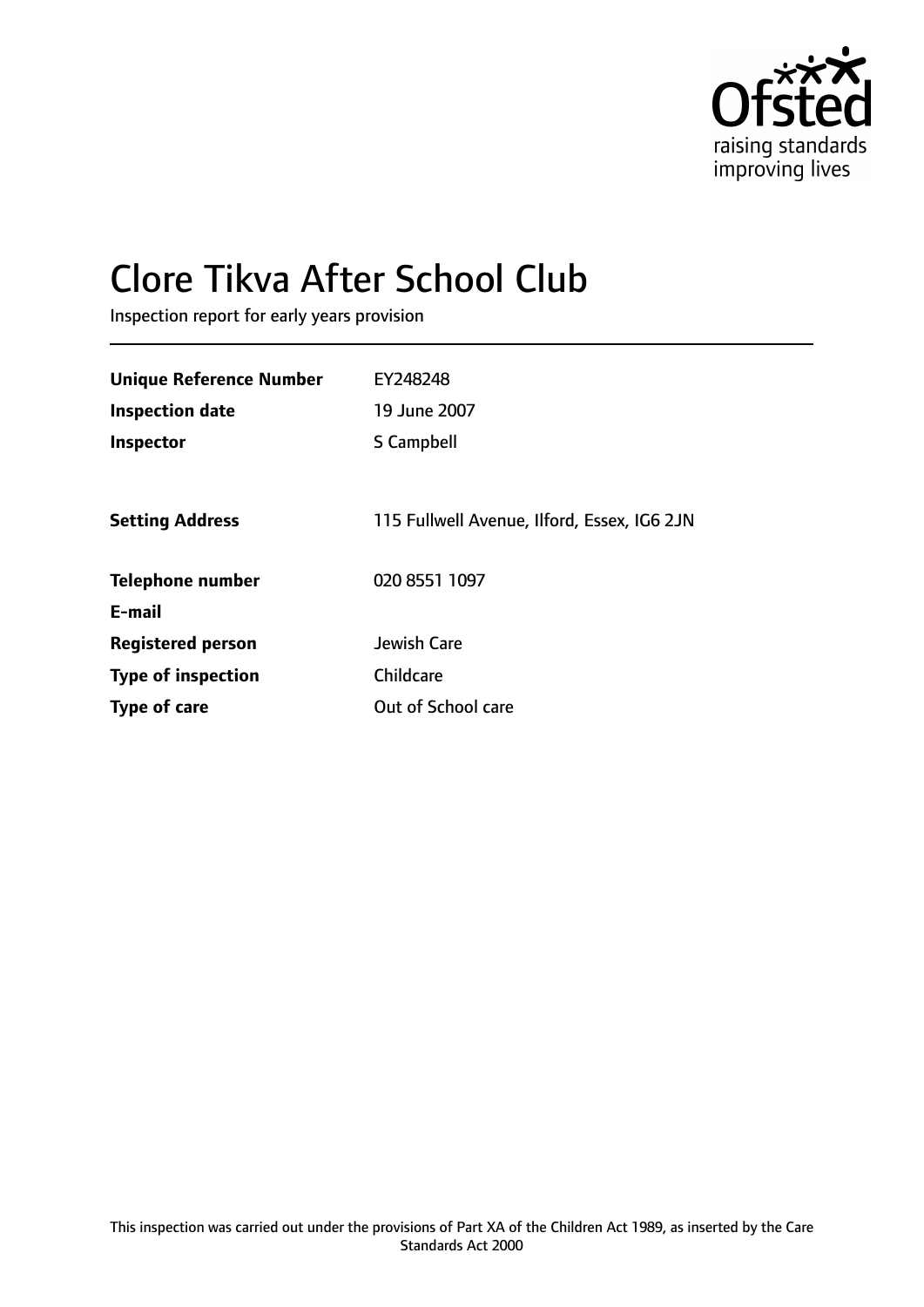#### **ABOUT THIS INSPECTION**

The purpose of this inspection is to assure government, parents and the public of the quality of childcare and, if applicable, of nursery education. The inspection was carried out under Part XA Children Act 1989 as introduced by the Care Standards Act 2000 and, where nursery education is provided, under Schedule 26 of the School Standards and Framework Act 1998.

This report details the main strengths and any areas for improvement identified during the inspection. The judgements included in the report are made in relation to the outcomes for children set out in the Children Act 2004; the National Standards for under 8s day care and childminding; and, where nursery education is provided, the *Curriculum guidance for the foundation stage.*

The report includes information on any complaints about the childcare provision which Ofsted has received since the last inspection or registration or 1 April 2004 whichever is the later.

#### **The key inspection judgements and what they mean**

*Outstanding: this aspect of the provision is of exceptionally high quality Good: this aspect of the provision is strong Satisfactory: this aspect of the provision is sound Inadequate: this aspect of the provision is not good enough*

For more information about early years inspections, please see the booklet *Are you ready for your inspection?* which is available from Ofsted's website: *www.ofsted.gov.uk.*

## **THE QUALITY AND STANDARDS OF THE CARE**

On the basis of the evidence collected on this inspection:

The quality and standards of the care are satisfactory. The registered person meets the National Standards for under 8s day care and childminding.

#### **WHAT SORT OF SETTING IS IT?**

The Clore Tikva After School Club is managed by Jewish Care. It opened in 2003 and operates from a port-a-cabin in Clore Tikva Primary School. It serves children who attend the infants and juniors. A maximum of 32 children may attend the group at any one time. The group opens Monday to Thursday during school term times. Sessions are from 15:45 to 18:00.

There are currently 41 children aged from three to under eight years on roll. Care is also provided for children over eight years. Children attend a variety of sessions. The setting is not currently supporting any children with learning difficulties and/or disabilities and who speak English as an additional language. Four members of staff work with the children. Over half the staff hold appropriate early years qualifications.

#### **THE EFFECTIVENESS OF THE PROVISION**

#### **Helping children to be healthy**

The provision is satisfactory.

Children's health is generally maintained because staff ensure appropriate information is obtained about children's individual care needs, such as any medical needs and allergies. Children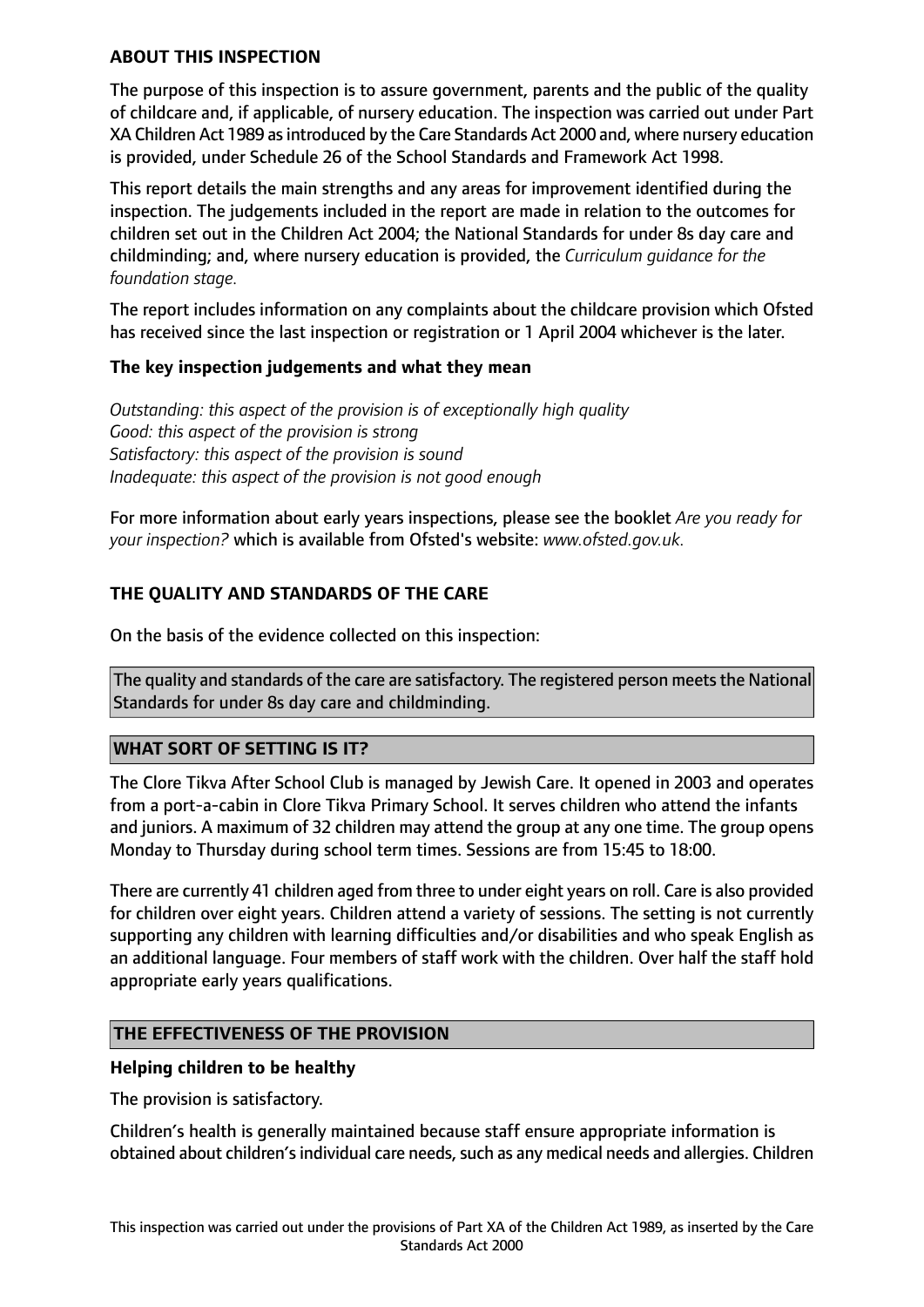are developing a satisfactory understanding of how to follow personal care routines, for example children wash their hands before snack time. However, children are not consistently encouraged to wash their hands before participating in basic cooking activities to minimise the spread of infection. Children willingly help staff with routine tasks, such as washing up and vacuuming. This enables children to take responsibility for ensuring that their environment and utensils used at snack time are clean.

Children are provided with a satisfactory range of physical exercise on a regular basis. Children take part in group and team activities, such as football and skipping. This contributes to children's good health. Children's health is further promoted because two staff hold current first aid certificates and at least one first aider is on site at all times. Therefore they can effectively care for children in the event of an accident. However, minor accidents are not always promptly recorded.

Children are provided with a variety of fresh fruits daily and a choice of squash. Snack time is used as a social event and children are encouraged to have a say about what fillings they would like in their sandwich.

## **Protecting children from harm or neglect and helping them stay safe**

The provision is satisfactory.

Children are warmly greeted and welcomed by staff. This promotes children's self-esteem and confidence. Children play in a spacious and well maintained environment. This allows children to move around and play safety. Children are cared for in a safe environment. Staff ensure adults entering the premises are monitored and parents take responsibly to sign their children out. However, children's arrival and departure time is not consistently recorded to ensure staff are aware of children's whereabouts at all times.

Staff ensure risk assessments are carried out on a daily basis to maximise children's safety. Children benefit from vigorous security measures, such as the use of CCTV and an entry buzzer system. However, fire drills are not consistently carried out to ensure all children know how to leave the premises quickly and safely in the event of an emergency evacuation; and a valid public liability certificate is not displayed.

Children have accessto a satisfactory range of resources and equipment. Resources are regularly checked by staff for their safety and they are in adequate repair. Children are well protected by staff who have a clear understanding of the procedures to follow if they have any concerns about a child in their care. This promotes and safeguards children's welfare in the setting.

## **Helping children achieve well and enjoy what they do**

The provision is satisfactory.

Children are happy to attend and they are generally interested in a satisfactory range of activities and resources on offer. However, activity plans are not always implemented and as a result children are often boisterous and make do with imaginary games. Children are making firm relationships with their peers and staff. Staff offer both free and structured play activities, such as cooking.

Children engage in basic role play activities and take pleasure in dressing up as a wizard and playing with dolls, and naming the doll Emma. Children's reading skills are developing well. The children have access to a choice of books and they enjoy time spent with adults taking it in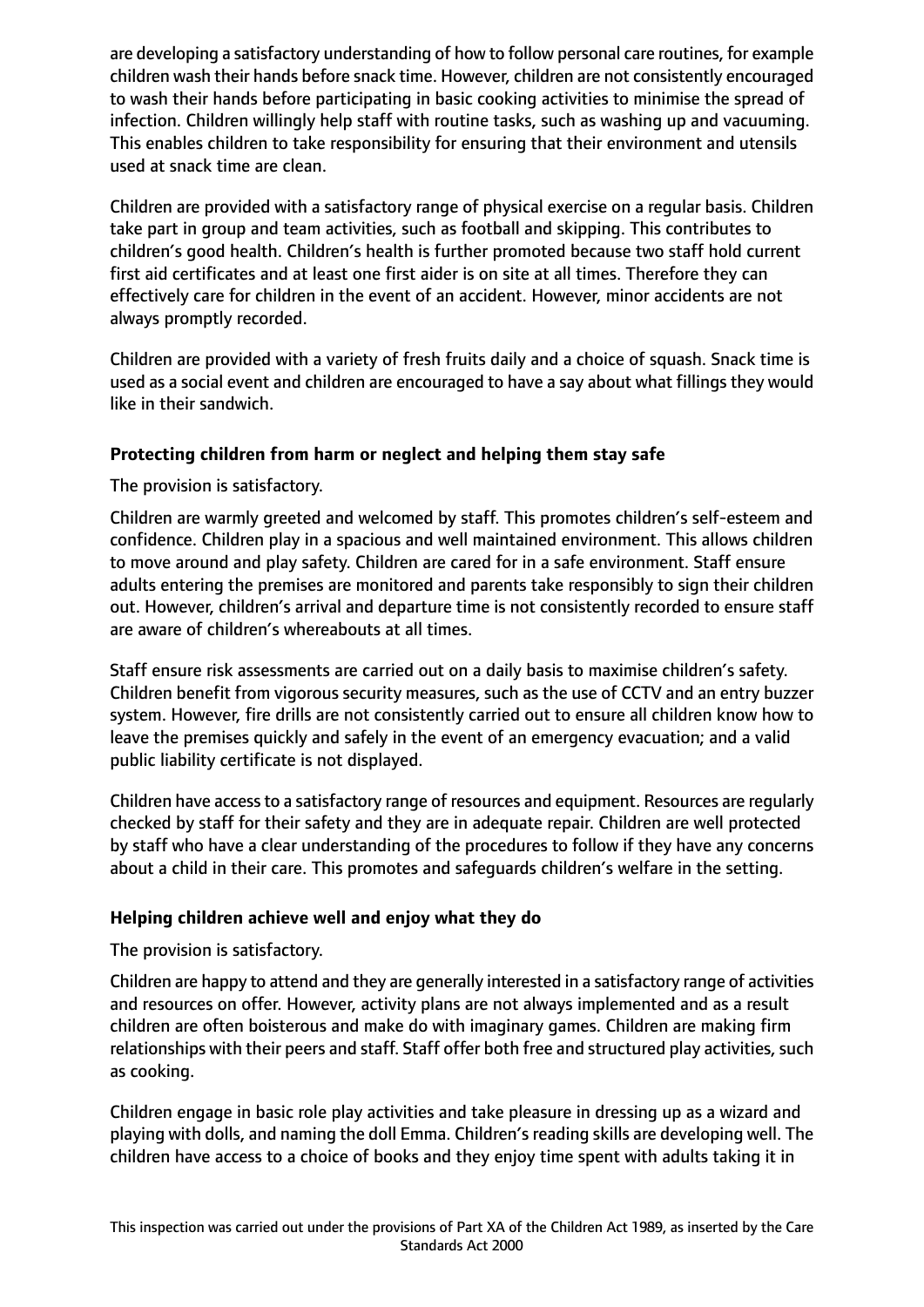turns to read 'The Little Mermaid'. Twice a week children have access to the computer room. They are totally engrossed when using the computers as they navigate their way around accessing their favourite games and sites, for example Racer Select and Computer Club for Girls.

Children enjoy playing outdoors and their coordination skills are developing well. They confidently play throwing, catching and skipping games with staff and their peers. Children are able to concentrate for long periods and younger children's writing skills are developing well. They spend time writing a letter to a sick family member and ask adults for assistance to ensure their spelling is correct. This demonstrates that trusting relationships are built.

## **Helping children make a positive contribution**

The provision is satisfactory.

Children are developing an awareness of similarities and differences through discussions and activities, such as a One World theme. Staff have a positive attitude towards diversity and children are respected and treated as individuals. However, there are few resources on offer that promote positive images to extend children's knowledge and understanding of the wider community.

Staff know children well. They offer an inclusive setting and one member of staff is Special Educational Needs Co-ordinator (SENCO) trained allowing her to support children with additional needs within the setting. Children are generally well behaved. They are polite and in the main they play harmoniously together. Children are awarded with stars for their positive behaviour and during the session staff take time out to ensure children fully understand the rules of the star chart.

Relationships with parents are friendly. Parents receive both formal and informal information about children's general well-being. Staff ensure parents are kept well informed of organisational issues and closing dates for festive celebrations, such Pesach. However, parents are not made fully aware of the procedures to follow should they wish to make complaint to the regulator including the contact details.

## **Organisation**

The organisation is satisfactory.

Staff work well as a team and children are generally well supported at the group. There are satisfactory vetting procedures in place and children's well-being is generally met because staff operate by a key worker system and there are adequate procedures in place to cover staff absences. Staff receive regular in-house support and they are encouraged to undertake ongoing training. This contributes to the welfare of children.

Most required documentation is in place to ensure the safe and sufficient management of the group. However, some documents are not well maintained, namely the register of attendance, relevant staff information and significant documentation that relate to day-to-day activities. The setting meets the needs of the range of children for whom it provides.

#### **Improvements since the last inspection**

At the last inspection a number of recommendations were made. The out of school club was asked to ensure each child is allocated to a member of staff; ensure the record of attendance